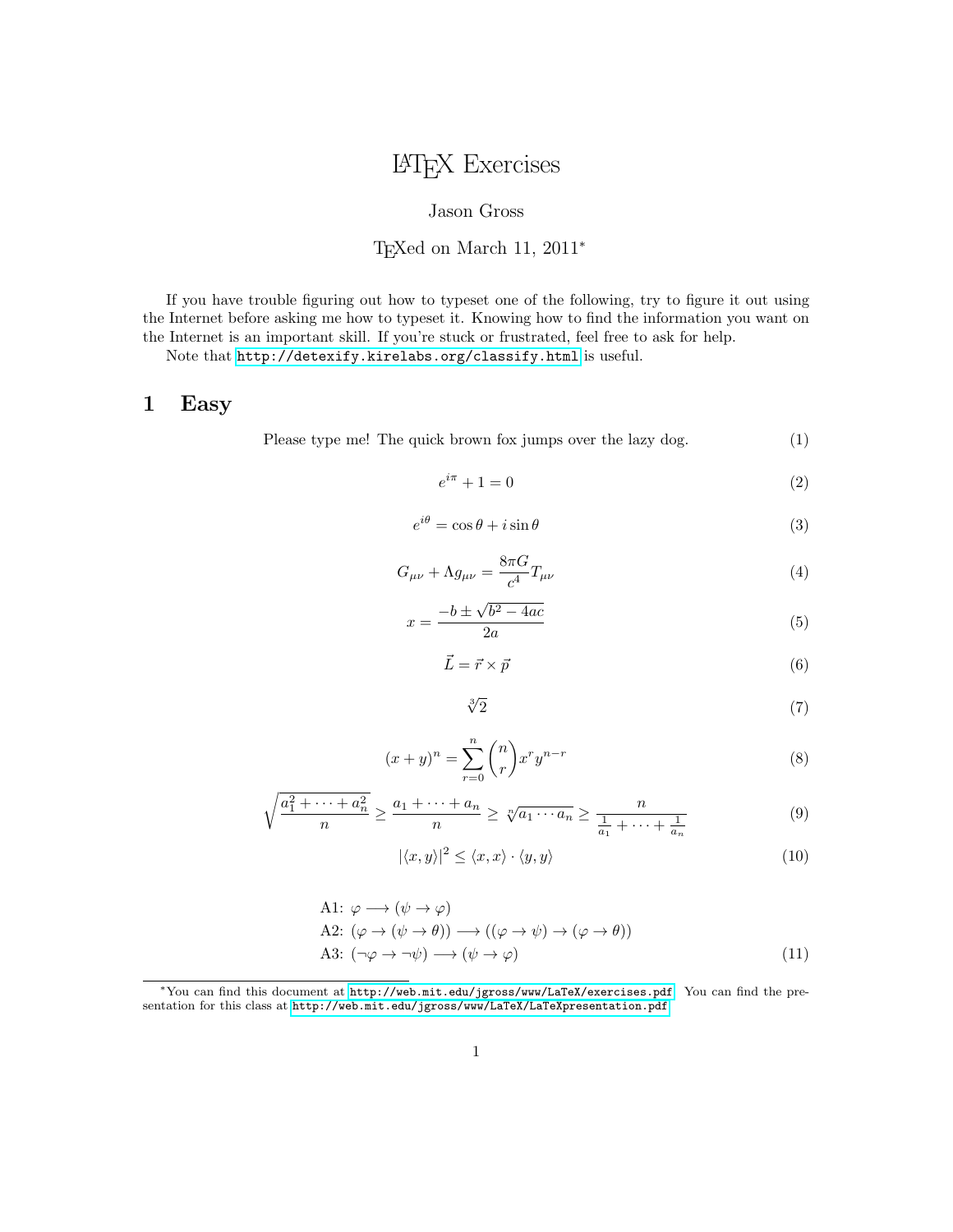# 2 Medium

$$
1_A = \begin{cases} 1 & \text{if } x \in A \\ 0 & \text{if } x \notin A \end{cases}
$$
 (12)

$$
n \underbrace{\uparrow \cdots \uparrow}_{n} n = n \to n \to n \tag{13}
$$

In the following, note the spacing between the  $=$  and the  $1, 2, 2$ , and  $3, 3$ .

1 ↑ 1 = <sup>1</sup> 1 = 1 2 ↑↑ 2 = <sup>2</sup> 2 = 4 3 ↑↑↑ 3 = 3 3 3 = 3 ↑↑ 3 ↑↑ 3 = 3<sup>3</sup> 3 3 3 3 . . . 3 | {z } 3 33 threes (14)

$$
\frac{\mathrm{d}}{\mathrm{d}x}f(x) = \lim_{\Delta x \to 0} \frac{f(x + \Delta x) - f(x)}{\Delta x} \tag{15}
$$

$$
H_2O(\ell) + H_2O(\ell) \rightleftharpoons H_3O^+(aq) + OH^-(aq)
$$
\n(16)

$$
\Gamma(n+1) \stackrel{\text{def}}{=} \int_0^\infty e^{-t} t^n dt \tag{17}
$$

$$
\gcd(n, m \mod n); \quad x \equiv y \pmod{b}; \quad x \equiv y \mod c; \quad x \equiv y \pmod{d}
$$
 (18)

In the following, note the bold symbols.

$$
\nabla \cdot \mathbf{E} = \frac{\rho}{\varepsilon_0}
$$
  
\n
$$
\nabla \cdot \mathbf{B} = 0
$$
  
\n
$$
\nabla \times \mathbf{E} = -\frac{\partial \mathbf{B}}{\partial t}
$$
  
\n
$$
\nabla \times \mathbf{B} = \mu_0 \mathbf{J} + \mu_0 \varepsilon_0 \frac{\partial \mathbf{E}}{\partial t}
$$
 (19)

For the following exercise, you will need to **\usepackage{esint}** to get the symbol  $\oiint$ .

$$
\oiint_{\partial V} \mathbf{E} \cdot d\mathbf{A} = \frac{Q(V)}{\varepsilon_0}
$$
\n
$$
\oiint_{\partial V} \mathbf{B} \cdot d\mathbf{A} = 0
$$
\n
$$
\oint_{\partial S} \mathbf{E} \cdot d\mathbf{l} = -\frac{\partial \Phi_{B,S}}{\partial t}
$$
\n
$$
\oint_{\partial S} \mathbf{B} \cdot d\mathbf{l} = \mu_0 I_S + \mu_0 \varepsilon_0 \frac{\partial \Phi_{E,S}}{\partial t}
$$
\n(20)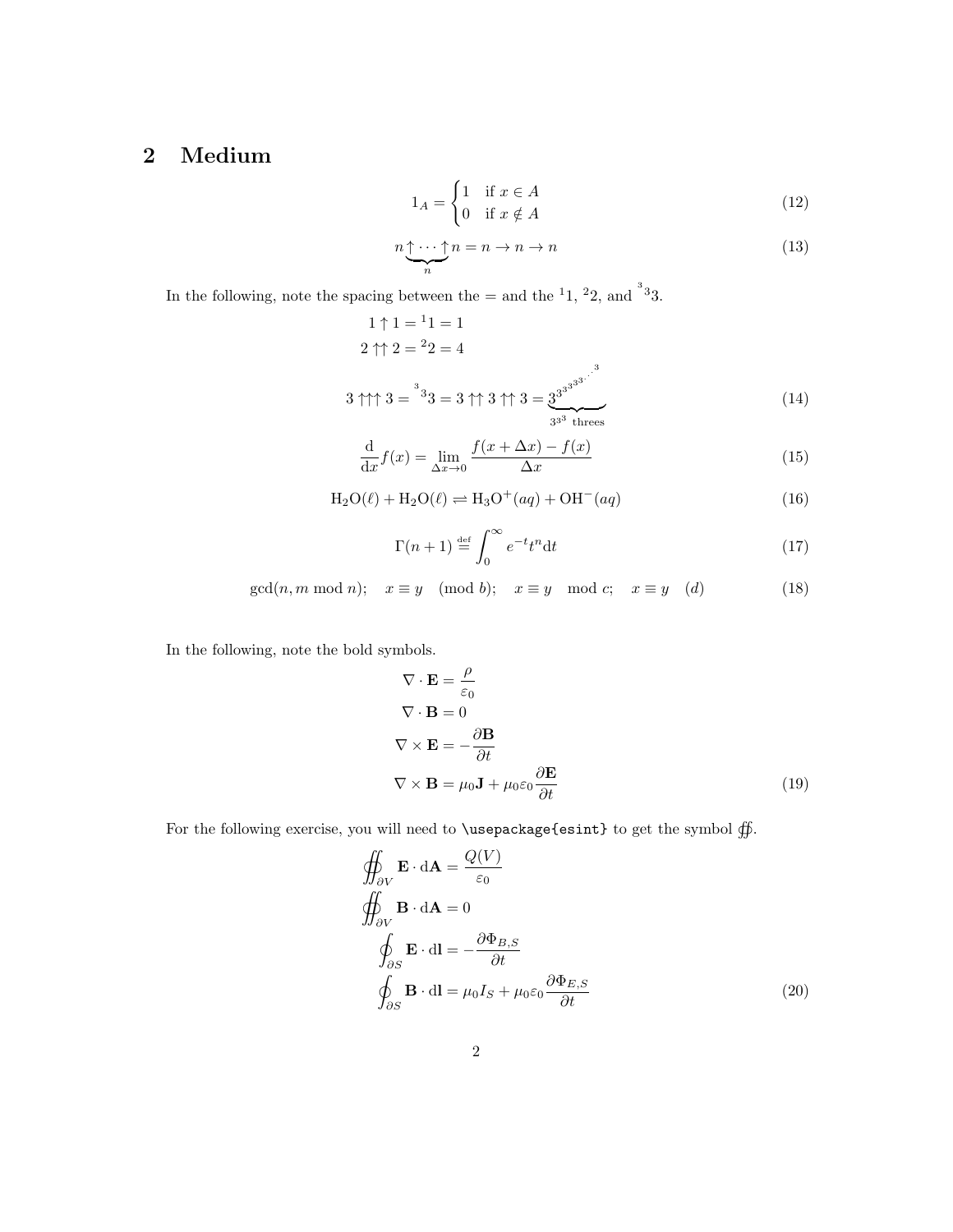You might find the environments bmatrix and pmatrix useful for the following exercises.

$$
\rho_{\theta} = \begin{pmatrix} \cos \theta & \sin \theta \\ -\sin \theta & \cos \theta \end{pmatrix} = \begin{bmatrix} \cos \theta & \sin \theta \\ -\sin \theta & \cos \theta \end{bmatrix}
$$
(21)  

$$
\begin{bmatrix} 1 & 0 & \cdots & 0 \\ 0 & * & \cdots & * \\ \vdots & \vdots & \ddots & \vdots \\ 0 & * & \cdots & * \end{bmatrix} = \begin{bmatrix} 1 & 0 & \cdots & 0 \\ 0 & * & \cdots & * \\ \vdots & \vdots & \ddots & \vdots \\ 0 & * & \cdots & * \end{bmatrix}
$$
(22)

Note the locations of the bounds on the summation in the following exercise.

$$
\sigma = \sqrt{\frac{1}{N} \sum_{i=1}^{N} p_i (x_i - \bar{x})^2} = \sqrt{\frac{\sum_{i=1}^{N} p_i (x_i - \bar{x})^2}{N}}
$$
(23)

$$
\varphi(n) = n \cdot \prod_{\substack{p \mid n \\ p \text{ prime}}} \left(1 - \frac{1}{p}\right) \tag{24}
$$

If you \usepackage{mathtools}, you can make it look like

$$
\varphi(n) = n \cdot \prod_{\substack{p|n \\ p \text{ prime}}} \left(1 - \frac{1}{p}\right)
$$
\n(25)

$$
{}_{12}^{4}C_{2}^{5+} \t {}_{2}^{14}C_{2}^{5+} \t {}_{12}^{4}C_{2}^{5+} \t {}_{14}^{14}C_{2}^{5+} \t {}_{2}C_{2}^{5+} \t (26)
$$

In the following, note the size of the /, and the spacing on the sides of the |.

$$
\mathbb{Q} \cong \left\{ \frac{a}{b} \mid a, b \in \mathbb{Z} \text{ and } b \neq 0 \right\} / \sim
$$
\n
$$
\frac{a}{b} \sim \frac{c}{d} \iff ad - bc = 0 \tag{27}
$$

Notice both the horizontal and vertical spacing in the following exercise.

1 ↑ 1 = <sup>1</sup> 1 = 1 2 ↑↑ 2 = <sup>2</sup> 2 = 4 3 ↑↑↑ 3 = 3 3 3 = 3 ↑↑ 3 ↑↑ 3 = 3<sup>3</sup> 3 3 3 3 . . . 3 | {z } 3 33 threes (28)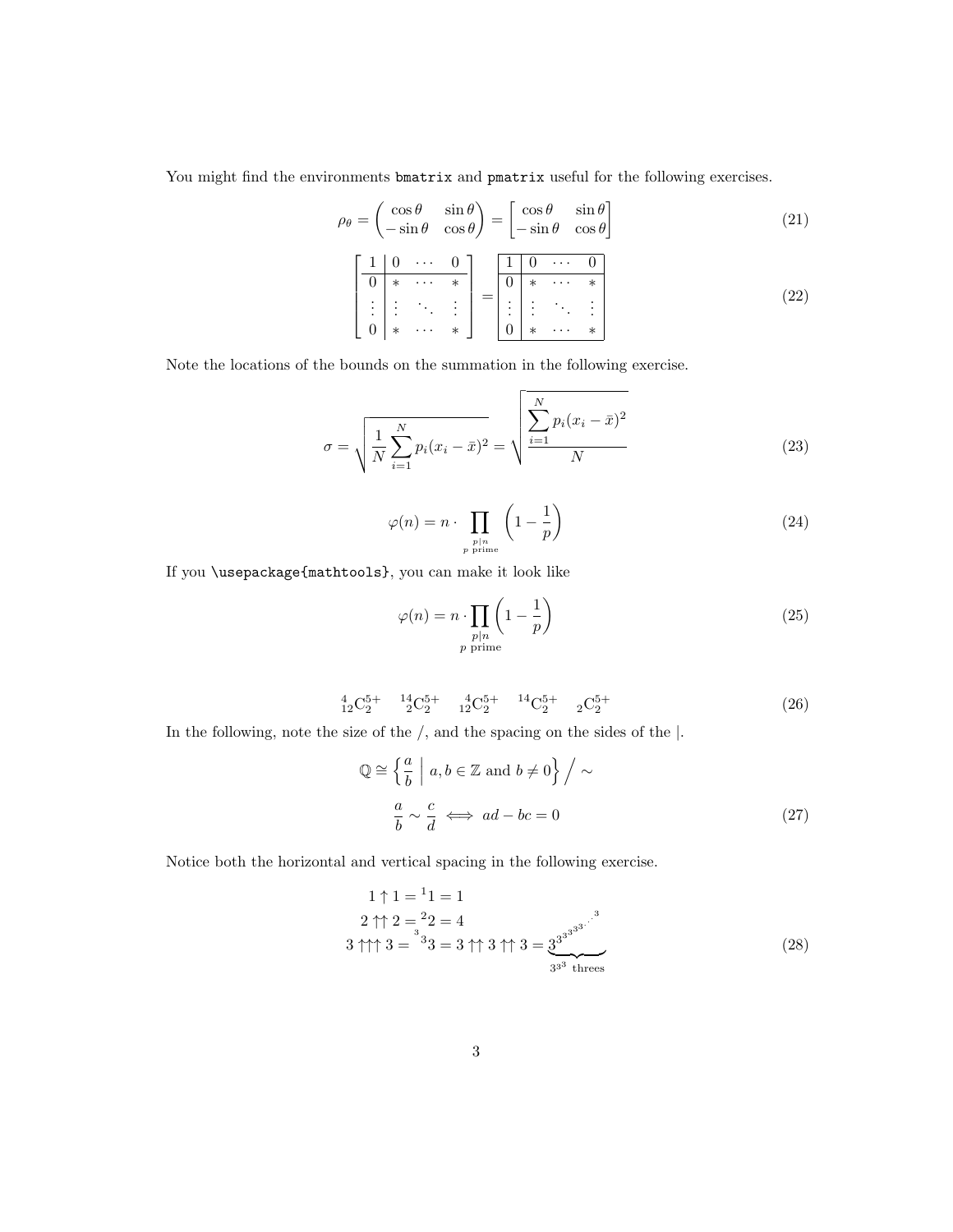## 3 Hard

The command  $\n\mean d\{\name}[n][default] \{definition\}$  definition a new command, where n is the number of parameters and *default* is the default value for the first parameter. Parameters in braces ({ }) are required, and parameters in square brackets ([ ]) are optional. The parameters can be referred to via  $#1, #2, ..., #9$ . Using \newcommand{\mathset}[2][default value for the first argument] {command definition}, define a command \mathset that acts as follows. Notice, in particular, the sizes of the middle bar, the sizes of the braces, and the spacing between the middle bar and the things on each side.